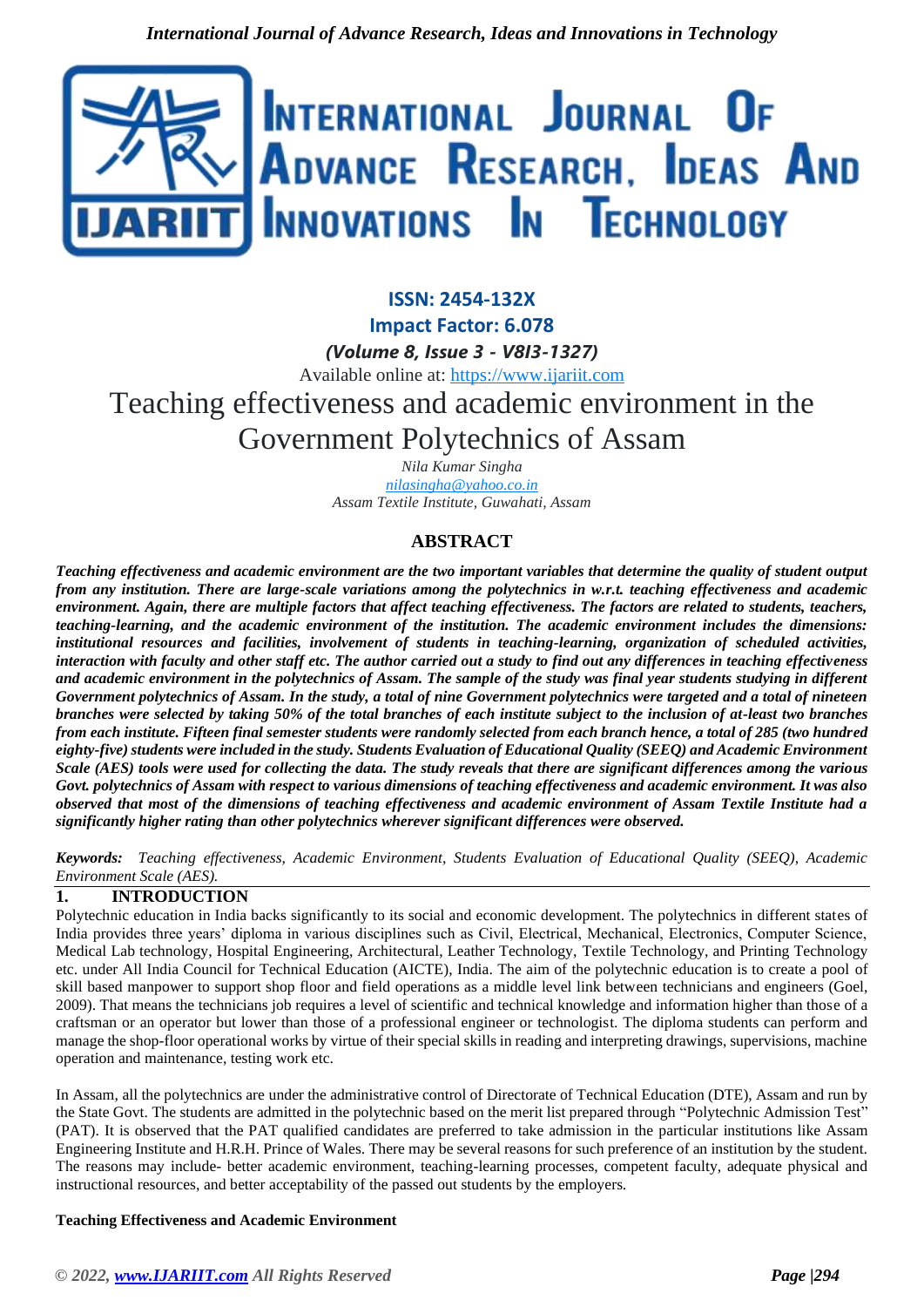Teaching effectiveness and academic environment are the two important variables which determine the quality of output from any institution.

Effectiveness in general refers to producing a desired or intended results in successful manner. According to Barr (1952) 'Teaching effectiveness may be essentially a relationship between teachers, pupils and other persons concerned with the educational undertaking, all effected by limiting and facilitating aspects of immediate situation'. There are multiple factors which affect the teaching effectiveness. The factors are related to students, teachers, teaching-learning and academic environment of the institution. The academic environment means the academic atmosphere in the institution or college. The academic environment includes the dimensions: institutional resources and facilities, involvement of students in teaching-learning, organization of scheduled activities, interaction with faculty, and other staff, student involvement in community services and other activities for wholesome personality, academic challenge to students and fair dealings with students. It is also observed that the components of academic environment are related to the dimensions used in evaluating teaching effectiveness by student evaluation in educational quality (Entwistle, 1987). There are large scale variations among the polytechnic w.r.t. teaching effectiveness and academic environment on the above cited aspects. Till date no such study has been undertaken in the polytechnics of Assam. Thus, in the present study, an attempt has been made to study the teaching effectiveness and academic environment of the polytechnics of Assam with a hope to provide useful information to the teachers and administrators which may help them to bring improvement in the teaching effectiveness and academic environment of the polytechnics of Assam.

### **2. DESIGN OF THE STUDY**

The study aimed at determining the current status of the teaching effectiveness and academic environments of the different polytechnics of Assam and to provide some suggestions for optimal learning and conducive environment to the students. Descriptive method of research (survey research) was used in undertaking the study.

### **3. SAMPLE OF THE STUDY**

The study was targeted at the final semester students in government owned polytechnics, namely, Assam Engineering Institute (AEI), Assam Textile Institute (ATI), Bongaigaon Polytechnic (BP), Dibrugarh Polytechnic (DP), PCPS Girls' Polytechnic (GP), H.R.H. The Prince of Wales Institute of Engineering & Technology (POW), Residential Girls' Polytechnic (RGP), and Silchar Polytechnic (SP), in the states of Assam. A total of nineteen branches were selected by taking 50% of the total branches of each institute subject to at-least two branches from each institute. Fifteen final semester students were randomly selected from each branch from each institute hence, a total of 285 (two hundred eighty-five) students were included in the study.

### **4. TOOLS USED**

The following tools were used for collecting the data: Students Evaluation of Educational Quality (SEEQ) and Academic Environment Scale (AES). The SEEQ tool developed by W. Marsh (1982) comprises 33 standardized questions and grouped into nine dimensions of teaching, namely- Learning (Questions 1-4), Enthusiasm (Questions 5-8), Organization (Questions 9-12), Group Interaction (Questions 13-16), Individual Rapport (Questions 17-20), Breadth and Scope (Questions 21-24), Examinations and Grading (Questions 25-27), Assignments (Questions 28-29), Workload and Difficulty (Questions 30-33). The SEEQ tool used for the study were comprised of five-point rating scale questionnaire, namely, very good, good, moderate, poor and very poor. The scores are calculated by assigning 5, 4, 3, 2 & 1 to very good, good, moderate, poor and very poor respectively.

The Academic Environment Scale (AES) was designed by Education & Educational Management Department, National Institute of Technical Teachers' Training and Research, Chandigarh in the year 2008. The scale consists of 60 statements measuring seven dimensions of academic environment, namely- Organisation of scheduled activities (Statements 1.1 – 1.8), Involvement of students in teaching-learning (Statements  $2.1 - 2.8$ ), Interaction with faculty and other staff (Statements  $3.1 - 3.12$ ), Students involvement in community services and other activities for development of wholesome personality (Statements  $4.1 - 4.6$ ), Academic challenge to students (Statements 5.1 – 5.6, Fair dealing with students (Statements  $6.1 - 6.6$ ), Institutional resources and facilities (Statements 7.1 – 7.14). This scale uses five-point ratings namely, strongly agree, agree, un-decided, disagree and strongly disagree. The scores are calculated by assigning 5, 4, 3, 2  $\&$  1 to strongly agree, agree, un-decided, disagree and strongly disagree respectively.

## **5. COLLECTION OF DATA**

The questionnaires were administered to the respondents on the spot. The purpose of the study and scale used in the questionnaire was explained before the administration. Students were assured of the complete confidentiality of their opinions. They were requested to respond to the questionnaires anonymously without any fear or favour. Approximately 40-50 minutes were taken by students to rating the two questionnaires.

#### **6. DATA ANALYSIS**

The questionnaire rated by the students in respect of "Students' Evaluation of Educational Quality" and "Academic Environment Scale" were scored, tabulated and then subjected to statistical analysis. Descriptive Statistics is used to ascertain the nature of distribution of scores and Inferential Statistics is applied to study the differences among the teaching effectiveness and academic environment of various institutions and branches as measured by SEEQ and AES. Wherever significant F-ratios are found, t-test is used to study the significance of differences between means.

#### **7. RESULTS AND DISCUSSIONS**

The findings of the study are discussed below in two major headings, namely, Teaching Effectiveness and Academic Environment.

#### **7.1 Nature of Distribution of various dimensions of Teaching Effectiveness**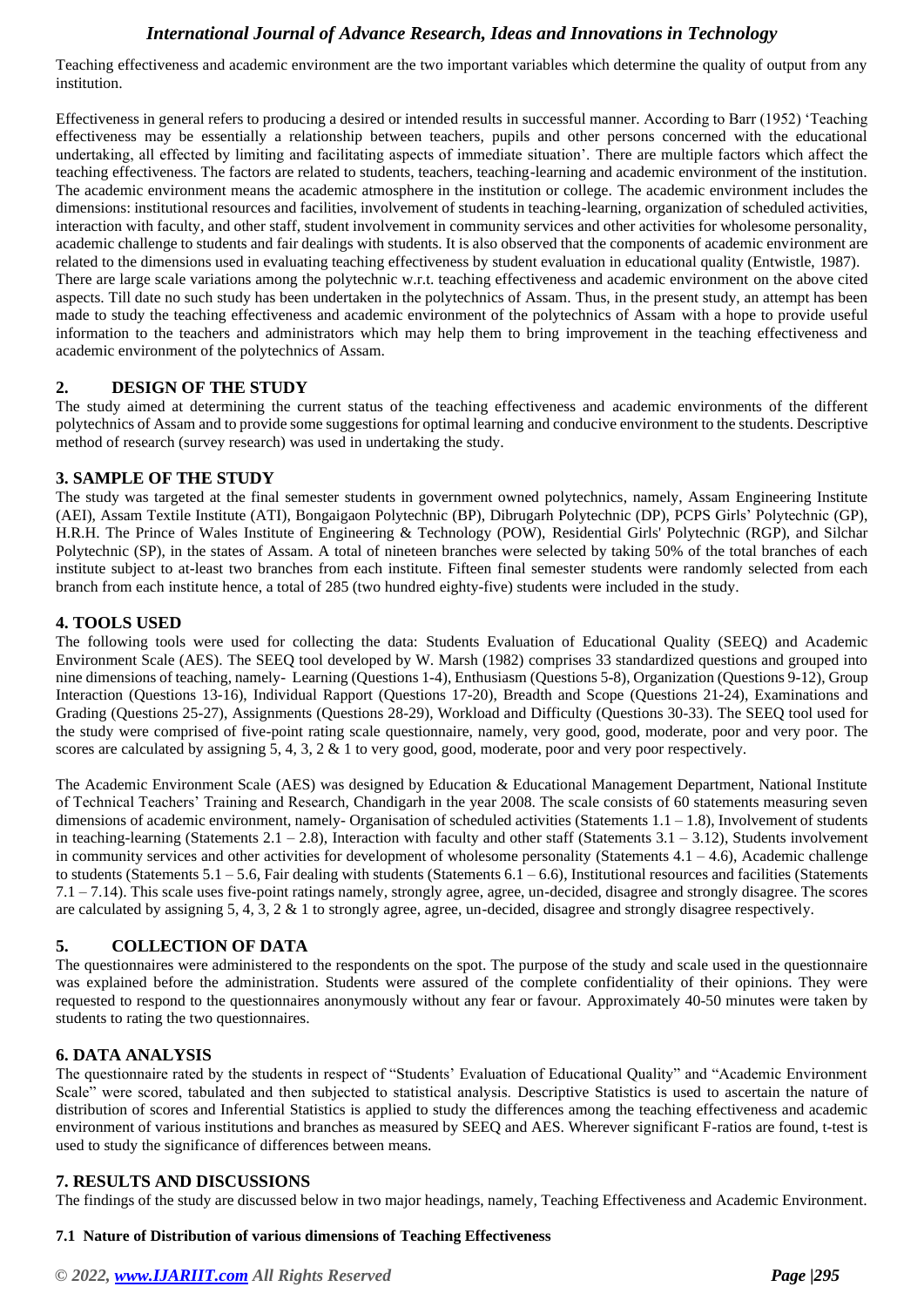In order to find out the nature of distribution of scores on nine dimensions of teaching effectiveness, viz., learning, enthusiasm, organization, group interaction, individual rapport, breadth of coverage, examinations, assignments and workload, the values of mean, median, standard deviation, skewness and kurtosis were computed dimension wise.

| <b>Dimensions</b>               | <b>Mean</b> | <b>Median</b> | <b>Standard Deviation (SD)</b> | <b>Skewness</b> (Sk) | <b>Kurtosis</b> |
|---------------------------------|-------------|---------------|--------------------------------|----------------------|-----------------|
| Learning (LER)                  | 4.042       | 4.10          | 0.509                          | $-0.506**$           | 0.074           |
| Enthusiasm (ENT)                | 4.011       | 4.05          | 0.564                          | $-0.602**$           | 0.686           |
| Organisation (ORG)              | 4.036       | 4.10          | 0.556                          | $-0.684**$           | 0.748           |
| Group Interaction (GRI)         | 3.980       | 4.05          | 0.650                          | $-0.707**$           | 0.889           |
| <b>Individual Rapport (INR)</b> | 3.869       | 3.90          | 0.667                          | $-0.756**$           | 1.370           |
| Breadth (BRE)                   | 3.920       | 4.00          | 0.645                          | $-0.860**$           | 1.820           |
| Examination (EXA)               | 3.884       | 4.00          | 0.713                          | $-0.858**$           | 1.557           |
| Assignment (ASS)                | 4.070       | 4.10          | 0.692                          | $-0.936**$           | 1.570           |
| Workload (WOL)                  | 3.097       | 3.10          | 0.478                          | $-0.152$             | 0.987           |

**Table-1: Mean, SD and Sk of Scores on various dimensions of TE**

Sk Significant  $0.01$  level =  $\pm 0.374$ , \*\* Significant at .01 level

From Table 1, it is evident that mean (M) scores for the various dimensions of teaching effectiveness lie between 3.09 (workload) and 4.06 (assignment). The standard deviation (SD) is found to be minimum in the workload (0.48) and maximum in examination (0.71) dimension. Dispersion of scores around the mean was found to be highest in case of examination. The mean and median for all the dimensions of teaching effectiveness are approximately equal.

The distributions of scores on various dimensions of teaching effectiveness were found to be significantly negatively skewed at 0.01 level except for the dimension of workload (0.15). The results of skewness indicated that there was concentration of scores on the higher end of the curve i.e., most of the students had given high rating to the dimensions of teaching effectiveness except the dimensions of workload. The workload scores were found to be normally distributed.

#### **7.2 One way ANOVA on Dimensions of Teaching Effectiveness**

The results of one way ANOVA for nine dimensions of Teaching Effectiveness, namely, learning, enthusiasm, organisation, group interaction, individual rapport, breadth, examinations and grading, assignments and workload and difficulty are given in Table-2.

| <b>Dimensions of TE</b> | <b>Source of Variation</b> | <b>Sum of Squares</b> | df     | <b>Mean Square</b> | $\mathbf{F}$ |
|-------------------------|----------------------------|-----------------------|--------|--------------------|--------------|
|                         | <b>Between Groups</b>      | 8.770                 | $\tau$ | 1.253              | 5.343**      |
| <b>LER</b>              | Within Groups              | 64.948                | 277    | 0.234              |              |
|                         | Total                      | 73.718                | 284    |                    |              |
|                         | <b>Between Groups</b>      | 8.204                 | $\tau$ | 1.172              | 3.945**      |
| <b>ENT</b>              | Within Groups              | 82.290                | 277    | 0.297              |              |
|                         | Total                      | 90.494                | 284    |                    |              |
|                         | <b>Between Groups</b>      | 8.434                 | $\tau$ | 1.205              | $4.209**$    |
| <b>ORG</b>              | Within Groups              | 79.291                | 277    | 0.286              |              |
|                         | Total                      | 87.725                | 284    |                    |              |
|                         | <b>Between Groups</b>      | 15.785                | $\tau$ | 2.255              | 5.999**      |
| <b>GRI</b>              | Within Groups              | 104.134               | 277    | 0.376              |              |
|                         | Total                      | 119.920               | 284    |                    |              |
|                         | <b>Between Groups</b>      | 14.232                | $\tau$ | 2.033              | 5.029**      |
| <b>INR</b>              | Within Groups              | 111.989               | 277    | 0.404              |              |
|                         | Total                      | 126.221               | 284    |                    |              |
|                         | <b>Between Groups</b>      | 17.005                | $\tau$ | 2.429              | $6.649**$    |
| <b>BRE</b>              | <b>Within Groups</b>       | 101.204               | 277    | 0.365              |              |
|                         | Total                      | 118.209               | 284    |                    |              |
|                         | <b>Between Groups</b>      | 10.871                | 7      | 1.553              | $3.218**$    |
| <b>EXA</b>              | Within Groups              | 133.661               | 277    | 0.483              |              |
|                         | Total                      | 144.532               | 284    |                    |              |
|                         | <b>Between Groups</b>      | 7.626                 | $\tau$ | 1.089              | $2.351*$     |
| <b>ASS</b>              | Within Groups              | 128.327               | 277    | 0.463              |              |
|                         | Total                      | 135.952               | 284    |                    |              |

**Table-2: Summary of One way ANOVA for Teaching Effectiveness**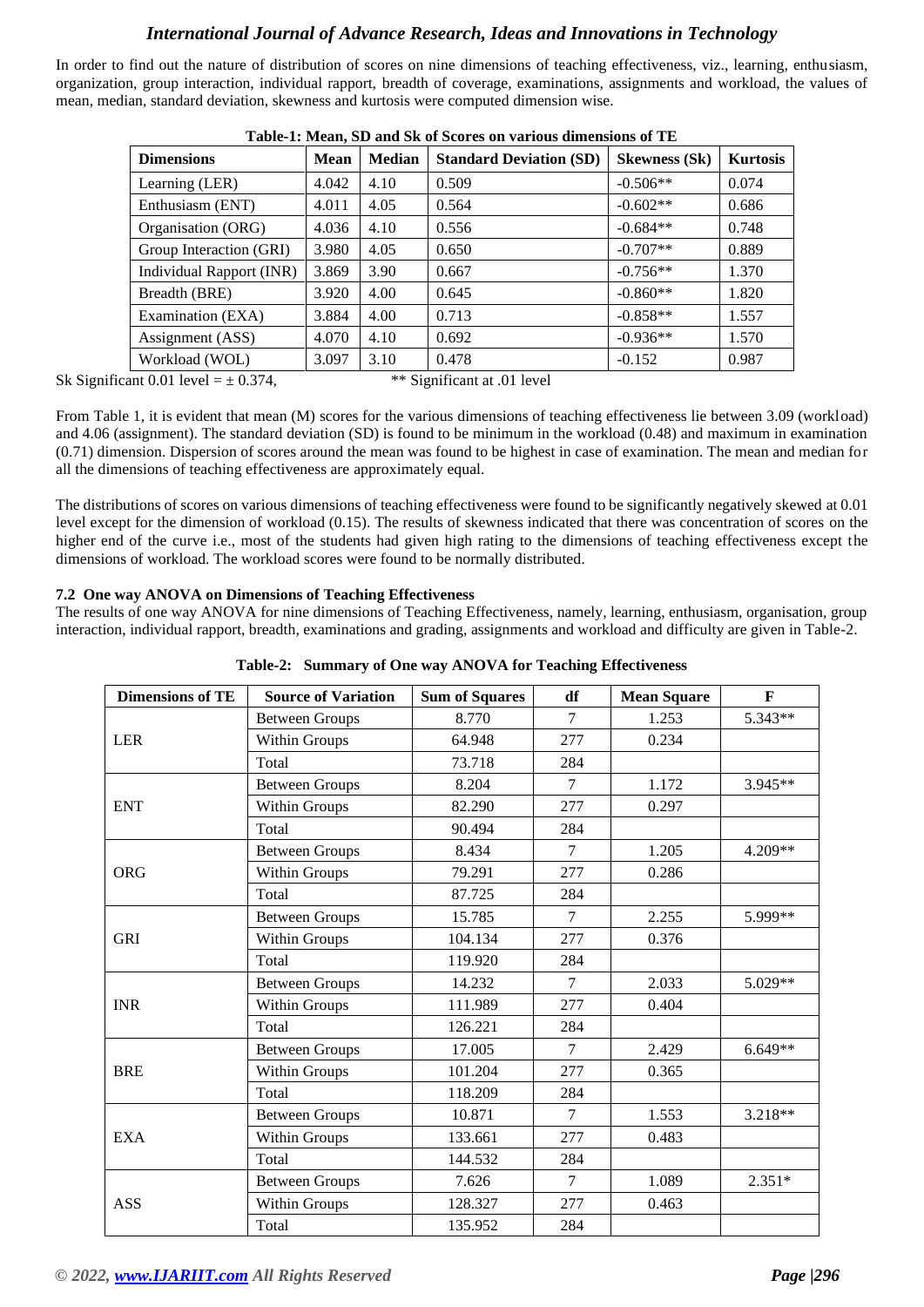|  |            | Between Groups | 4.376  |            | 0.625 | $2.861*$ |
|--|------------|----------------|--------|------------|-------|----------|
|  | <b>WOL</b> | Within Groups  | 60.526 | ריר<br>4 L | 0.219 |          |
|  | Total      | 64.901         | 284    |            |       |          |

F - Significant value at .05 level  $= 2.05$ , F-Significant value at .01 level  $= 2.92$  (df7, 284) \* Significant at 0.05 level, \*\* Significant at 0.01 level

All F-values were found to be significant at either at .05 or .01 level. The results indicate that there exist significant differences among the eight polytechnics w.r.t ratings given to nine dimensions of teaching effectiveness. Further t-ratios were calculated for all the dimensions of teaching effectiveness to study the significance of difference between mean scores. The major findings of the study based on t-test results on Teaching Effectiveness are stated dimension wise:

- **Learning:** The students of ATI had significantly higher rating to the dimension of learning than all other polytechnic. RGP & AEI had significantly lower ratings on the dimension of learning than POW, SP, GP & ATI.
- **Enthusiasm:** POW, SP and ATI showed significant higher ratings than RGP and GP on the dimension of enthusiasm. GP also showed significant higher rating on this dimension than AEI.
- **Organisation:** POW, SP & ATI had significantly higher ratings on the dimension of organisation than GP & AEI. RGP also had significantly higher rating than GP. ATI was given significantly higher rating on organisation than RGP & BP. GP was assigned significantly lower rating on this dimension than POW, RGP, SP & ATI.
- **Group Interaction:** Significantly higher rating was given to group interaction in ATI than other six polytechnics, namely, POW, RGP, GP, AEI, BP & DP. The dimension group interaction was rated significantly lower in case of GP than the POW, RGP, SP & ATI.
- **Individual Rapport:** Highest rating on the dimension of individual rapport was given to SP and it was significantly higher than the ratings given to all other polytechnics. Whereas, GP had the lowest rating on individual rapport and significantly lower than POW, SP, ATI, AEI & BP.
- **Breadth of Coverage:** Both SP & ATI had significantly higher rating on the dimension of breadth of coverage than most of the polytechnics, namely, POW, RGP, SP, ATI, AEI & BP.
- **Examination and Grading:** Both SP & ATI had significantly higher rating on examination & grading than the ratings assigned to RGP, GP, AEI & DP.
- **Workload and Difficulty:** Significant differences were observed in the ratings assigned to workload and difficulty between RGP & SP, SP & GP, SP & ATI, SP & BP, SP & DP, POW & ATI and POW & BP. Significantly lower ratings indicating moderate workload and difficulty were observed in case of ATI ( $M = 2.96$ ) and BP ( $M = 3.04$ ). Significantly higher workload and difficulty was observed in the case of SP.

### **7.3 Nature of Distribution of various dimensions of Academic Environment**

In order to study the nature of distribution of scores on seven dimensions of academic environment, namely, organization of scheduled activities, involvement of students in teaching-learning, interaction with faculty and other staff, student involvement in community services and other activities for development of wholesome personality, academic challenge to students, fair dealings with students and institutional resources and facilities, the values of mean, median, standard deviation, skewness and kurtosis were computed dimension wise.

| <b>Dimensions</b>                                                                                                             | <b>Mean</b> | <b>Median</b> | <b>Standard</b><br><b>Deviation (SD)</b> | <b>Skewness</b><br>(Sk) | <b>Kurtosis</b> |
|-------------------------------------------------------------------------------------------------------------------------------|-------------|---------------|------------------------------------------|-------------------------|-----------------|
| of<br>Scheduled<br>Organization<br>Activities (OSA)                                                                           | 3.6877      | 3.875         | 0.7904                                   | $-0.855**$              | 0.312           |
| Involvement<br>of<br><b>Students</b><br>In<br>Teaching-Learning (IST)                                                         | 3.9588      | 4.000         | 0.58635                                  | $-0.754**$              | 0.537           |
| Interaction with Faculty and Other<br>Staff (IFO)                                                                             | 3.7143      | 3.8333        | 0.69317                                  | $-0.682**$              | 0.21            |
| Student Involvement in Community<br>Services and other Activities for<br>of<br>wholesome<br>Development<br>Personality (SICS) | 3.607       | 3.6667        | 0.74611                                  | $-0.444**$              | 0.046           |
| Academic Challenge to Students<br>(ACS)                                                                                       | 3.5234      | 3.6667        | 0.62489                                  | $-0.358*$               | $-0.175$        |
| Fair Dealing with Students (FDS)                                                                                              | 3.6187      | 3.6667        | 0.60598                                  | 0.020                   | 0.271           |
| Institutional<br>Resources<br>and<br>Facilities (IRF)                                                                         | 3.3905      | 3.5714        | 0.84391                                  | $-0.617**$              | $-0.16$         |
| Total                                                                                                                         | 25.5        | 26.071        | 3.88362                                  | $-0.612**$              | 0.298           |

**Table-3: Mean, SD and Sk of scores on various dimensions of AE**

Sk significant at 0.01 level =  $\pm$  0.374, Sk significant at 0.05 level =  $\pm$  0.287

\*\* Significant at .01 level / \* Significant at .05 level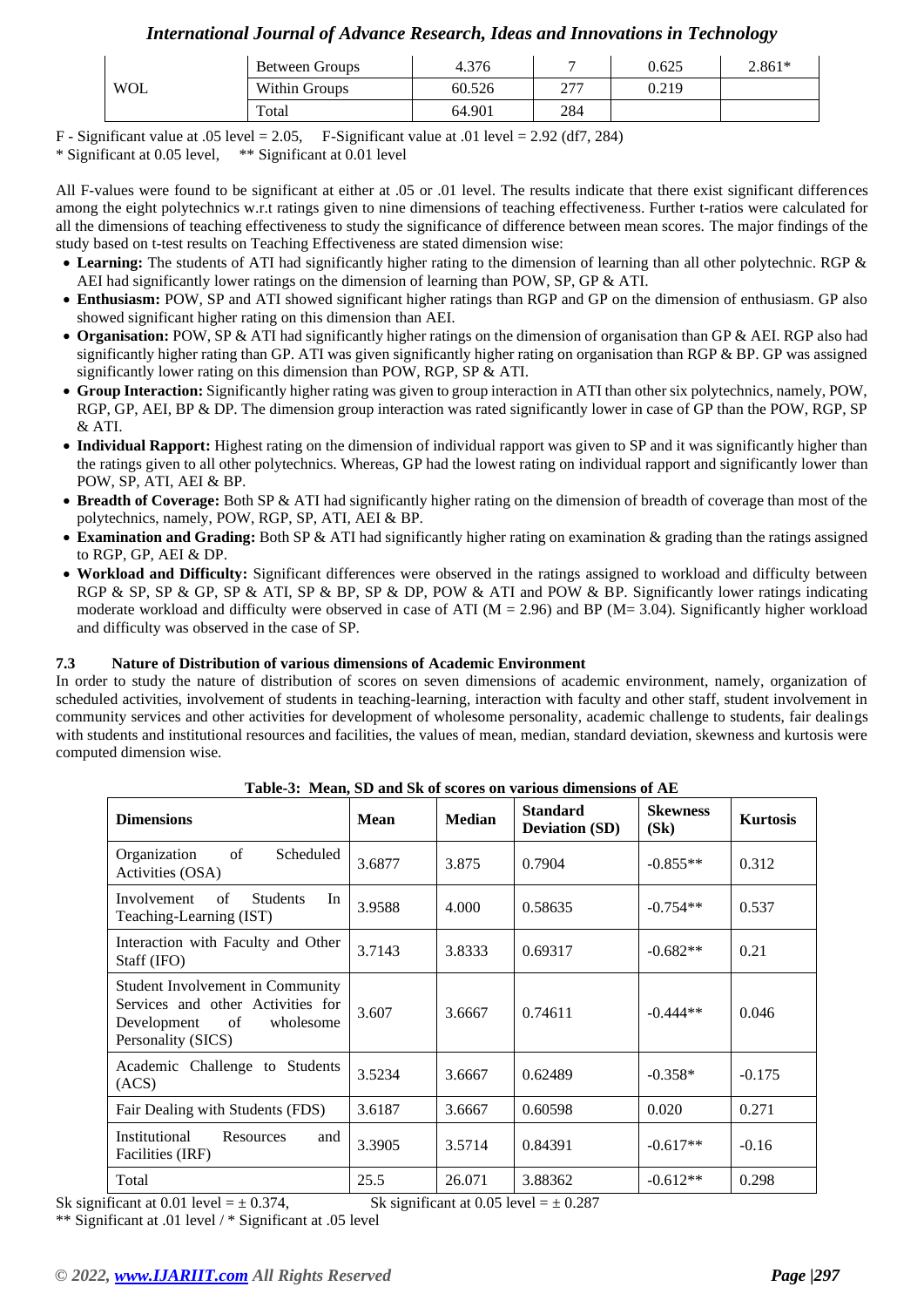From Table 3 it is evident that mean (M) scores for the various dimensions of academic environment lie between 3.39 (institutional resource facilities) and 3.96 (involvement of student in teaching learning). The standard deviation (SD) is found to be minimum on the involvement of student in teaching learning (0.59) and maximum on the institutional resource facilities (0.84) dimension. Dispersion of scores around the mean was found to be highest in case of institutional resource and facilities (0.84).

#### **7.4 One way ANOVA on Dimensions of Academic Environment**

The results of one way ANOVA for seven dimensions of academic environment, namely, Organization of scheduled activities, Involvement of students in teaching-learning, Interaction with faculty and other staff, Student involvement in community services and other activities for development of wholesome personality, Academic challenge to students, Fair dealing with students and institutional resources and facilities are given in Table 4.

| Table-4: Summary of One way ANOVA for Academic Environment |                            |                                    |                |                              |            |  |
|------------------------------------------------------------|----------------------------|------------------------------------|----------------|------------------------------|------------|--|
| <b>Dimensions</b>                                          | <b>Source of Variation</b> | <b>Sum</b><br>of<br><b>Squares</b> | df             | <b>Mean</b><br><b>Square</b> | F          |  |
|                                                            | <b>Between Groups</b>      | 24.629                             | $\overline{7}$ | 3.518                        | $6.379**$  |  |
| <b>OSA</b>                                                 | Within Groups              | 152.796                            | 277            | 0.552                        |            |  |
|                                                            | Total                      | 177.426                            | 284            |                              |            |  |
|                                                            | <b>Between Groups</b>      | 11.946                             | $\tau$         | 1.707                        | 5.516**    |  |
| <b>IST</b>                                                 | Within Groups              | 85.695                             | 277            | 0.309                        |            |  |
|                                                            | Total                      | 97.641                             | 284            |                              |            |  |
|                                                            | <b>Between Groups</b>      | 28.119                             | $\overline{7}$ | 4.017                        | $10.271**$ |  |
| <b>IFO</b>                                                 | Within Groups              | 108.338                            | 277            | 0.391                        |            |  |
|                                                            | Total                      | 136.457                            | 284            |                              |            |  |
|                                                            | <b>Between Groups</b>      | 31.954                             | $\tau$         | 4.565                        | $10.024**$ |  |
| <b>SICS</b>                                                | Within Groups              | 126.144                            | 277            | 0.455                        |            |  |
|                                                            | Total                      | 158.097                            | 284            |                              |            |  |
|                                                            | <b>Between Groups</b>      | 9.535                              | $\overline{7}$ | 1.362                        | $3.722**$  |  |
| <b>ACS</b>                                                 | <b>Within Groups</b>       | 101.365                            | 277            | 0.366                        |            |  |
|                                                            | Total                      | 110.900                            | 284            |                              |            |  |
|                                                            | <b>Between Groups</b>      | 5.1580                             | $\tau$         | 0.737                        | $2.059*$   |  |
| <b>FDS</b>                                                 | Within Groups              | 99.131                             | 277            | 0.358                        |            |  |
|                                                            | Total                      | 104.289                            | 284            |                              |            |  |
|                                                            | <b>Between Groups</b>      | 41.760                             | $\overline{7}$ | 5.966                        | $10.296**$ |  |
| <b>IRF</b>                                                 | Within Groups              | 160.500                            | 277            | 0.579                        |            |  |
|                                                            | Total                      | 202.260                            | 284            |                              |            |  |
|                                                            | <b>Between Groups</b>      | 767.568                            | $\tau$         | 109.653                      | 8.639**    |  |
| Total                                                      | Within Groups              | 3515.873                           | 277            | 12.693                       |            |  |
| AE                                                         | Total                      | 4283.441                           | 284            |                              |            |  |

## **Table-4: Summary of One way ANOVA for Academic Environment**

F - Significant value at .05 level = 2.05, F-Significant value at .01 level = 2.92 (df 7, 284)

\* Significant at 0.05 level \*\* Significant at 0.01 level

All F-values were found to be significant at either at .05 or .01 level. The results indicate that there exist significant differences among the eight polytechnics w.r.t ratings given to seven dimensions of academic environment. Further t-ratios were calculated for all the dimensions of academic environment to study which two means differ significantly. The results of significance of differences between mean scores for all the dimensions of academic environments and total academic environments are analysed and the major findings of the study of academic environment are stated dimension wise:

**Organisation Scheduled Activities:** The academic environment with respect to organisation scheduled activities was found to be significantly better in SP & ATI than the polytechnics, namely RGP, GP & DP. ATI had significant differences on the dimension with POW. GP had the lowest rating on the dimension of schedule activities and had significantly lower ratings than POW, SP, ATI, AEI & BP.

**Involvement of Students in Teaching Learning:** The highest mean rating on the dimension of involvement of students in teaching learning was given to ATI and it was significantly higher than POW, RGP, SP, GP, AEI and DP. Significantly lower rating was assigned to DP than POW, SP, ATI, AEI & BP.

**Interaction with Faculty and Other Stuff:** On the dimension of interaction with faculty and other staff ATI had significantly higher rating than all other polytechnics and DP had significantly lower rating than the ratings assigned to POW, RGP, SP ATI, AEI and BP.

**Students Involvement in Community Services and other Activities for Development of Wholesome Personality:** ATI had significantly higher rating on the dimension of Students involvement in community services and other activities for development of wholesome personality than the ratings assigned to all other polytechnics. DP was accorded significantly lower rating on Students involvement in community services and other activities for development of wholesome personality dimensions than POW, RGP and GP.

**Academic Challenge to Students:** Both ATI and BP had significantly higher rating on Academic challenge to students than the ratings assigned to POW, RGP, SP and DP. RGP had the lowest rating and significantly lower than the ratings of ATI, AEI and BP. **Fair Dealing with Students:** On the dimension fair dealing with students significantly higher rating assigned to SP than the ratings assigned to POW, GP and DP. Significantly lower rating was assigned to GP than ATI.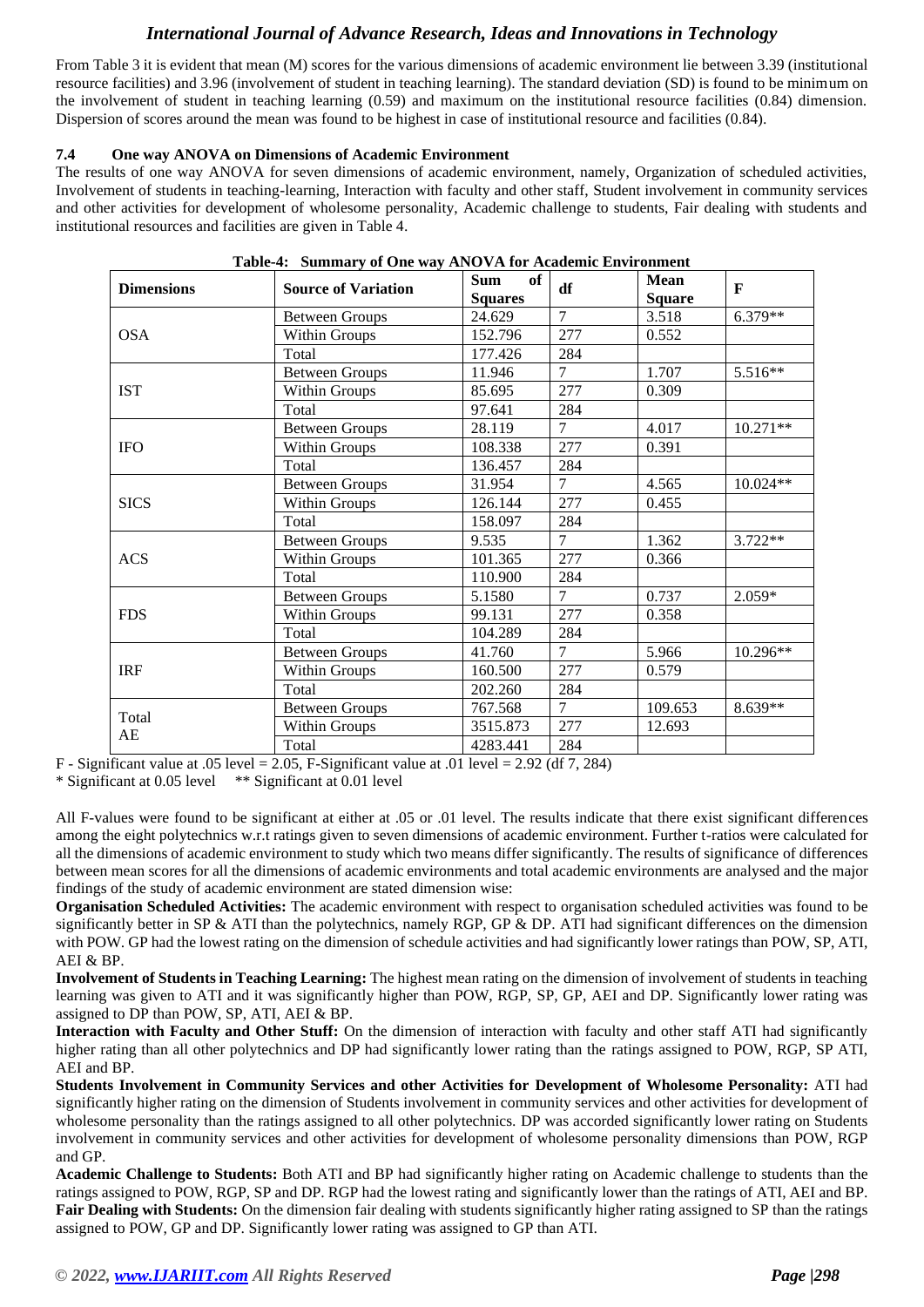**Institutional Resources and Facilities:** Both ATI and BP had significantly higher ratings on the dimension on Institutional resources and facilities than the ratings assigned to POW, RGP, SP, GP, AEI and DP.

### **8 CONCLUSIONS**

The following conclusions are inferred after analysing the data:

#### **Teaching Effectiveness**

The distributions of scores on various dimensions of teaching effectiveness were found to be significantly negatively skewed at 0.01 level except for the dimension of workload (0.15). The results of skewness indicated that there was concentration of scores on the higher end i.e., most of the students had given high rating to the dimensions of teaching effectiveness except the dimensions of workload. The workload scores were found to be normally distributed. All F-values were found to be significant at either at .05 or .01 level. The results indicate that there exist significant differences among the eight polytechnics w.r.t ratings given to nine dimensions of teaching effectiveness. Thus, it was concluded that there are significant differences among the various polytechnics of Assam with respect to various dimensions of teaching effectiveness. It was also observed that on most of the dimension of teaching effectiveness ATI had significantly higher rating than other polytechnics wherever significant differences were observed.

#### **Academic Environment**

The distributions of scores on various dimensions of academic environment were found to be significantly negatively skewed. The skewness values on various dimensions of academic environment were found to be significant at 0.01/0.05 level. All distribution of scores were found to be negatively skewed except for the dimension of fair dealing with students (0.02). All F-values were found to be significant at either at .05 or .01 level. The results indicate that there exist significant differences among the eight polytechnics w.r.t ratings given to seven dimensions of academic environment. Further, it was also observed that ATI had significantly higher ratings than other polytechnic as per as overall academic environment is concern. GP had significantly lower rating on overall academic environment than POW, SP, ATI, AEI & BP.

#### **9. ACKNOWLEDGEMENT**

The author is very much thankful to Dr. P.K.Tulsi, Professor, NITTTR, Chandigarh for her encouragement for the study and continuous guidance during the study. The author also like to thanks to the Principals' and Head of the Departments' of the polytechnics for giving permission to conducting the survey. The author would also like to give special thanks to the final year students participated and opine anonymously their views without fear or favour.

#### **10. REFERENCES**

- [1] Agnihotri, R. (1989). Educational Environment and Student Moraler. Deep & Deep Publications. New Delhi, India.
- [2] Barr, A. S. (1952). The measurement of teacher characteristics and prediction of teacher efficiency. Review of Educational Research, 22, 169-174.
- [3] Berk, R. A. B. (2005). Survey of 12 Strategies to Measure Teaching Effectiveness. International Journal of Teaching and Learning in Higher Education, Volume 17, Number 1(2005), 48-62.
- [4] Braskamp, L. A et al. (1984). Evaluating Teaching Effectiveness. SAGE Publication Inc., California/New Delhi/London, second edition-1986.
- [5] Chowdhury, S. K. (1999). The Teaching Effectiveness of Polytechnic Teachers of Assam in relation to their Attitude towards teaching and academic background. Unpublished thesis submitted to National Institute of Technical Teachers Training and Research, Chandigarh.
- [6] Entwistle, N. J. (1987). 'A model of the teaching-learning process'. In J. T. E. Richardson, M. W. Eysenck, & D. Warren Piper (Eds.). *Student Learning: Research in Education and Cognitive Psychology*. London: S.R.H.E./Open University Press (pp. 13–28).
- [7] Entwistle, N. and Tait, H. (1990). Approaches to Learning. Evaluations of Teaching, and Preferences for Contrasting Academic Environments. Higher Education, Vol.19, No.2, 1990, Kluwer Academic Publishers, Dordrecht - Printed in the Netherlands.
- [8] Gaubatz, N. (2000). "Whats the Use of Student Ratings of Teaching Effectiveness?" Retrieved on 20/08/2012 from http://csti.syr.edu/csti/T-L/stdrate.htm.
- [9] Ghosh, R. K. (1995). A Status Study of Instructional Processes of Diploma Level Courses in Civil Engineering in the Polytechnics of Assam. Unpublished MEE thesis, TTTI, Chandigarh.
- [10] Goel, Vijay P (2011). Technical and Vocational Education and Training (TVET) system in India for sustainable development. UNESCO-UNEVOC International Centre for Technical and Vocational Education and Training.
- [11] Gunwal, M. (1997). A Study of Teaching effectiveness of Polytechnic Teachers in Relation to Their Job Satisfaction and Teaching Experience. Unpublished MEE Thesis, Technical Teachers Training Institute, Chandigarh.
- [12] Malhotra, M. M., Menon, P. N., Bedi, S. P. and Tulsi, P. K. (1988). A Status Study of Internal Assessment in the Polytechnics of Haryana. TTTI, Chandigarh.
- [13] Marsh, H. W. (1982). SEEQ: A reliable, valid, and useful instrument for collecting student's evaluations of university teaching. British Journal of Educational Psychology 52(1): 77-95.
- [14] Sunitha, N. H. (2005). Academic Learning Environment of Students from Aided and Unaided Coeducational High Schools. M.H.Sc (Degree) Thesis submitted to Department of Human Development (Department). College of Rural Home Science. Dharwad (Institute), Dharwad, Karnataka, India.
- [15] Tulsi. P. K. (2003). A comparative study of Teaching Effectiveness in the Polytechnic of Chandigarh. National Institute of Technical Teachers Training and Research, Chandigarh.
- [16] Tulsi, P. K. (2003). Course Material on Teaching Effectiveness. National Institute of Technical Teachers Training and Research, Chandigarh.